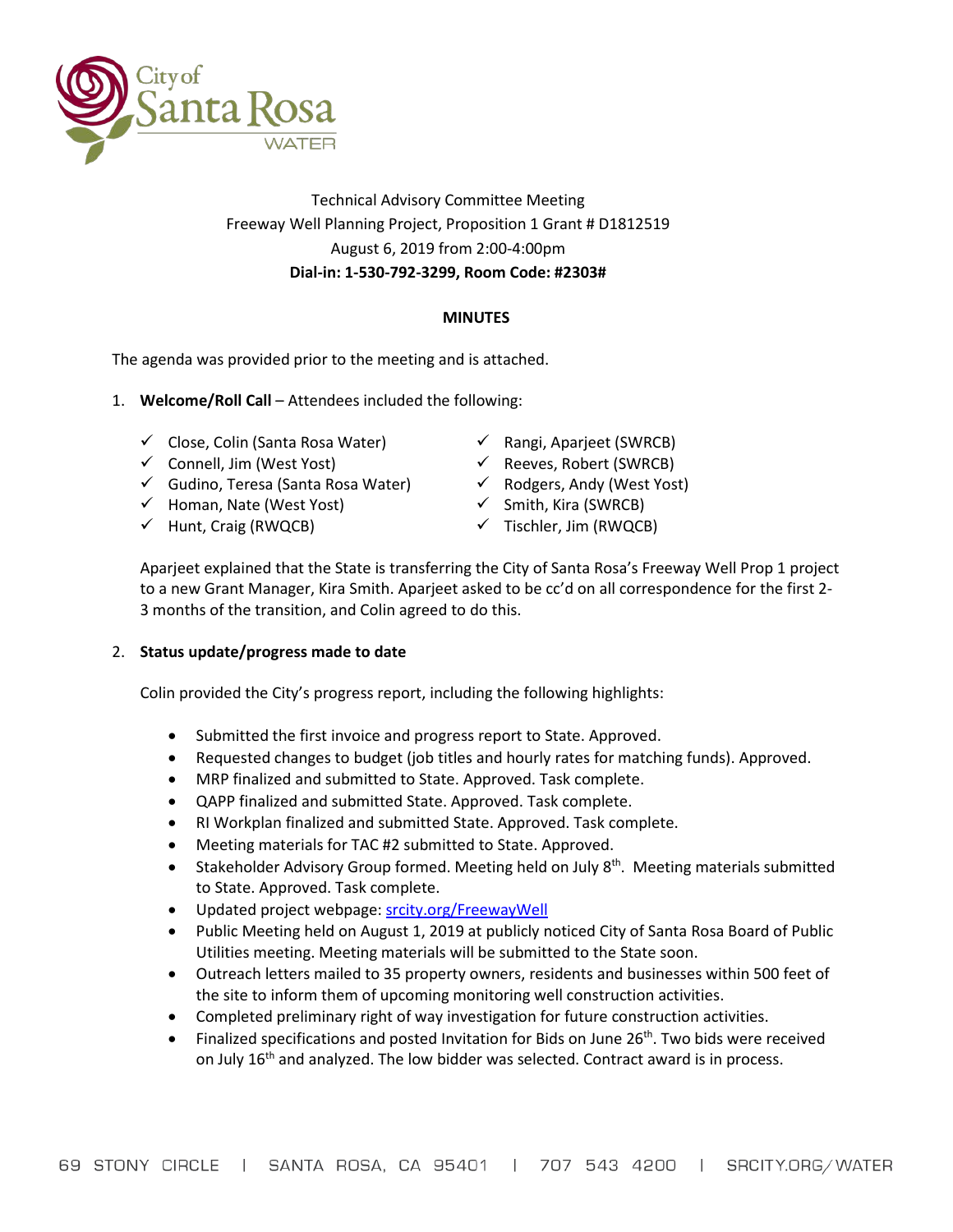

## **3. Review schedule/pending action items**

Colin reviewed pending action items and noted that deliverables are on track.

- Item 1.4 Site visits during construction will be arranged after the contractor provides a proposed construction schedule.
- Item 2.1 Lat/Long data for Freeway Well, the monitoring well complex, and the observation wells will be gathered and uploaded to GeoTracker. In addition, the City needs to upload documents (MRP, QAPP, and RI Workplan). West Yost will upload site data. Once water quality samples have been collected, the lab will upload data.
- Item 4.3 TAC meeting #3 materials will be submitted to State after this meeting. TAC meeting #4 needs to be scheduled. The TAC suggested meeting during the first week in November. Colin will send a poll to find a date and time.
- Item 7 Remedial Investigation work will shift from existing records/data gathering and analysis to focus on gathering data during drilling activities, water quality sampling, and pump test.
- Item 8 Initial Feasibility Study research may begin earlier than scheduled in an effort to keep the overall project timeline on track if possible.
- Item 9 Meeting materials for August 1 Public Meeting will be submitted to State soon. Outreach will continue with webpage updates and Advanced Notice letters for construction.

Colin provided an update on the estimated contract award schedule. Colin will follow up with Aparjeet and Kira about posting signs at the site during construction to identify Prop 1 funding for the project. Colin will also speak with the City's engineer assigned to the project to determine the status of required permits and provide copies to the State as they become available.

Estimated award schedule

- June 18 Advertise (complete)
- July 16 Open bids (complete)
- Mid-Late August Award as minor contract, under City Manager approval (in process)
- Early-Mid September Receive signed contract, insurance certificates, bonds from contractor
- Mid-Late September Legal review of contract and City Manager signature
- Late September-Early October Notice to Proceed

Jim Connell provided an estimated construction schedule and explained that the drilling contractor will provide a proposed construction schedule soon after the Notice to Proceed. The City will forward the schedule to the TAC and update it as needed to monitor progress and schedule site visits during construction of the monitoring well complex and the pump test.

Estimated construction schedule

- Early October Drilling contractor begins mobilizing
- Mid-Late October Drilling of pilot boring (1-2 weeks)
- Mid-Late November Monitoring well installation
- Early-Mid December Well development
- Late December-Early January Complete construction phase
- Late January-Early February Pump test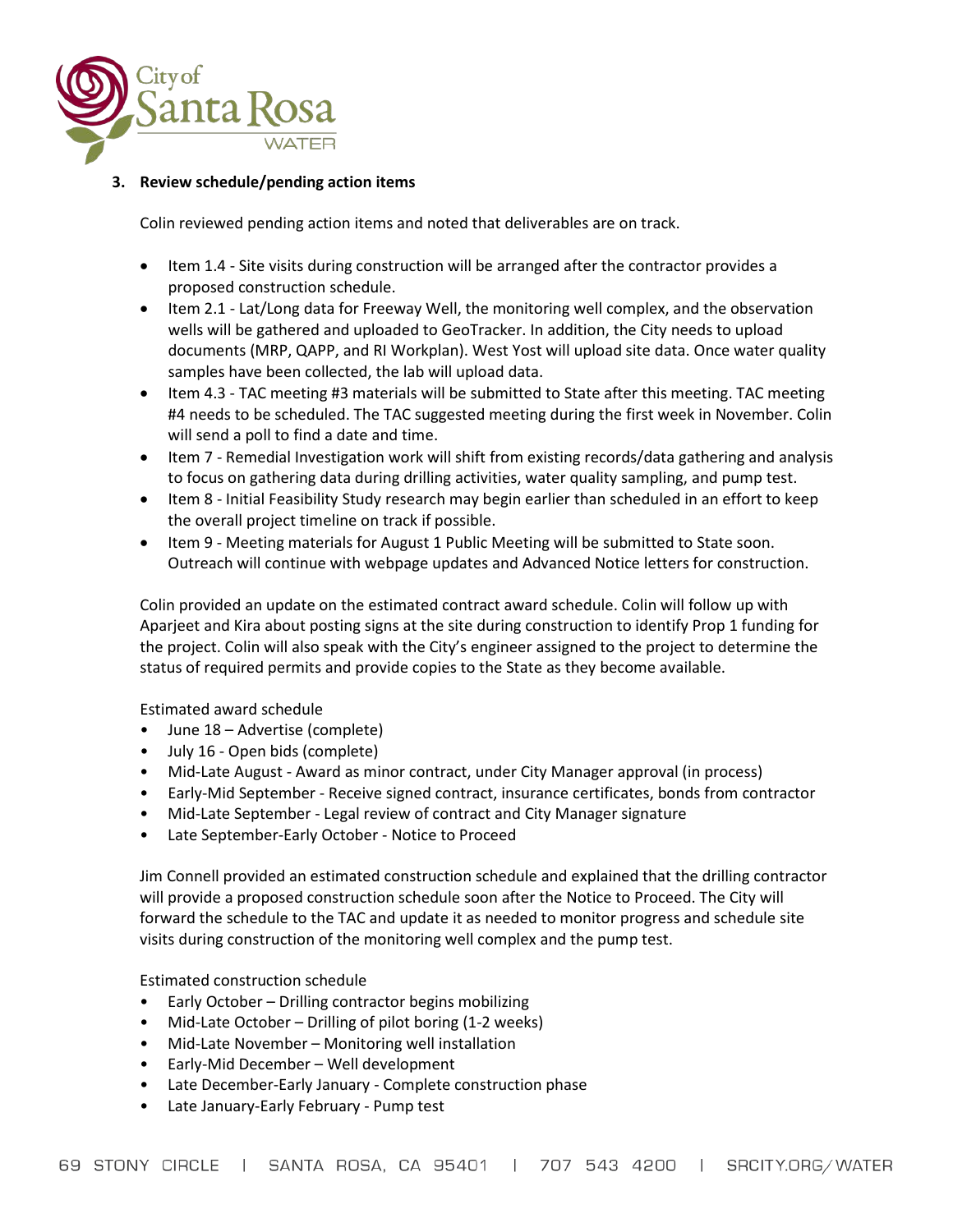

## 4. **Requirements for section 7.2.5 of grant agreement**

Robert reviewed the requirements for section 7 of the grant agreement and clarified expectations for 7.2.5 related to plume mapping. This will not be a true plume map but should incorporate VOC plume maps that have been produced by responsible parties without reinterpreting them and VOC data that is not captured in plume maps for other sites in the area to the extent such data is available on GeoTracker. Concentrations of VOCs should be noted on the map along with the date of the sample and depth. Jim Connell confirmed that this approach makes sense.

Robert explained that the State would like water quality data to be gathered from the observation wells in the study. Colin noted that this exceeds the approved scope of work for the project and could pose work load issues. He also noted that expanding the scope would have impacts on the project schedule and budget (Robert indicated the State might have funding available for sampling). In addition, Colin explained that the City doesn't have access agreements for sampling the observation wells nor the authority to compel the sites to allow the City to sample their wells. Colin will ask his staff to check with these sites to see if they sample their wells and have water quality data that they would be willing to share. If the sites don't sample and/or aren't willing to share their data, Colin will update the State.

Jim Tischler asked whether it would be useful to include grab groundwater sampling data from the Bradley site. Robert expressed his sense that this data could be helpful. Jim Connell felt it might not be. Jim Tischler will forward reports from the Bradley site with this data (also available on GeoTracker). Jim Connell will review the data to see if it's relevant to the Remedial Investigation as outlined in the approved plan.

Robert discussed the value of having depth discrete sampling of the Freeway Well, and Andy explained that this was completed in 2013 and this data will be utilized in the investigation.

The State would like to include water quality data as a discussion item on the next TAC meeting agenda. West Yost staff will do research to generate a list of all sites in the vicinity of Freeway Well that have reported VOC data in GeoTracker to prepare for the discussion.

### 5. **Next TAC meeting**

The TAC would like to meet again the first week of November. Colin will send out a poll to identify the best date and time.

### 6. **Adjourn**

The meeting adjourned at approximately 3:20 pm.